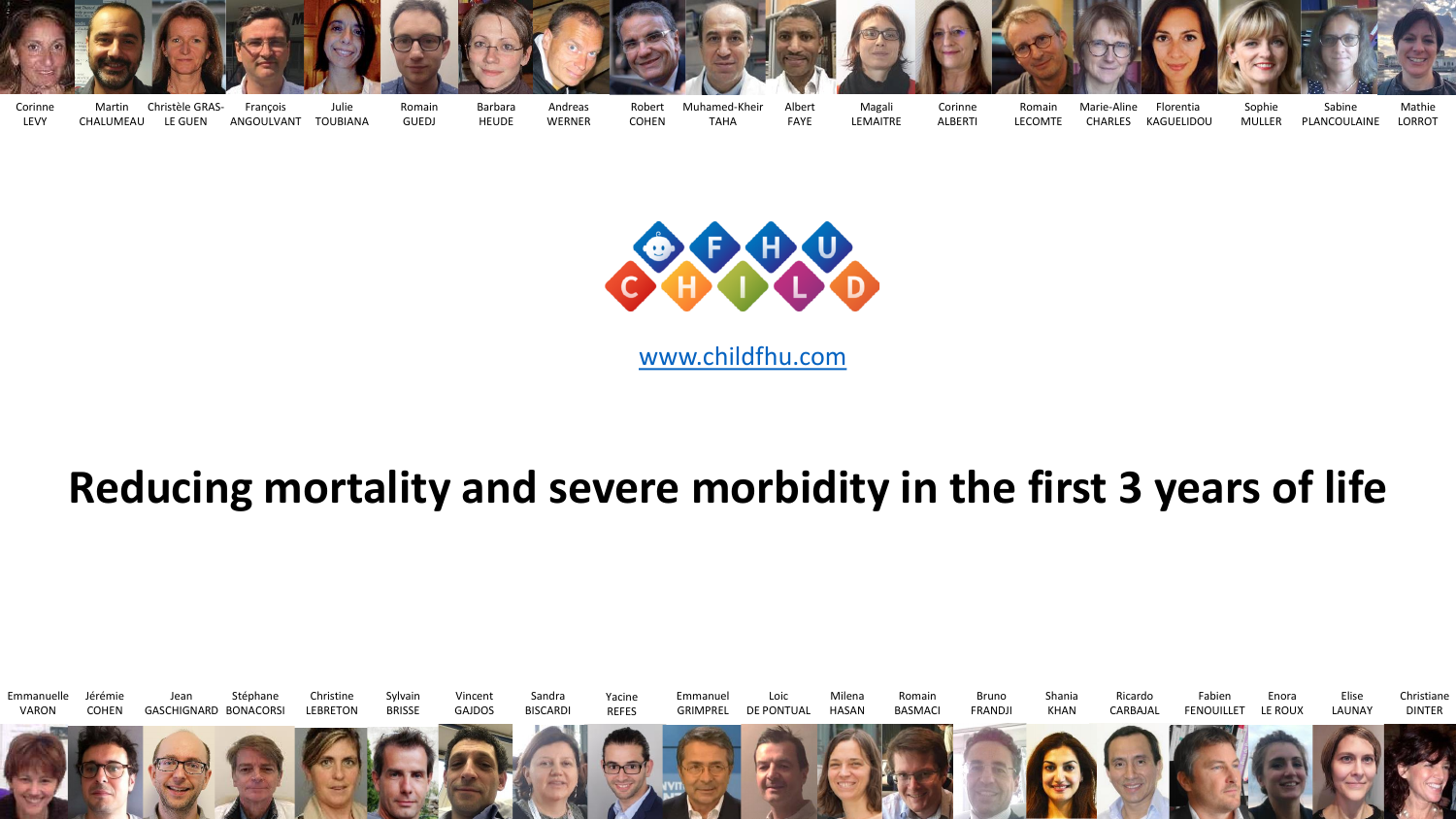## **Alarming mortality rates in young children in France**

Mortality rates < 3 years old/ 1000 live births



To reduce < 3 morbimortality, initial focus on improving the prevention, diagnosis, and management of: acute infections, sudden unexpected infant death, and child physical abuse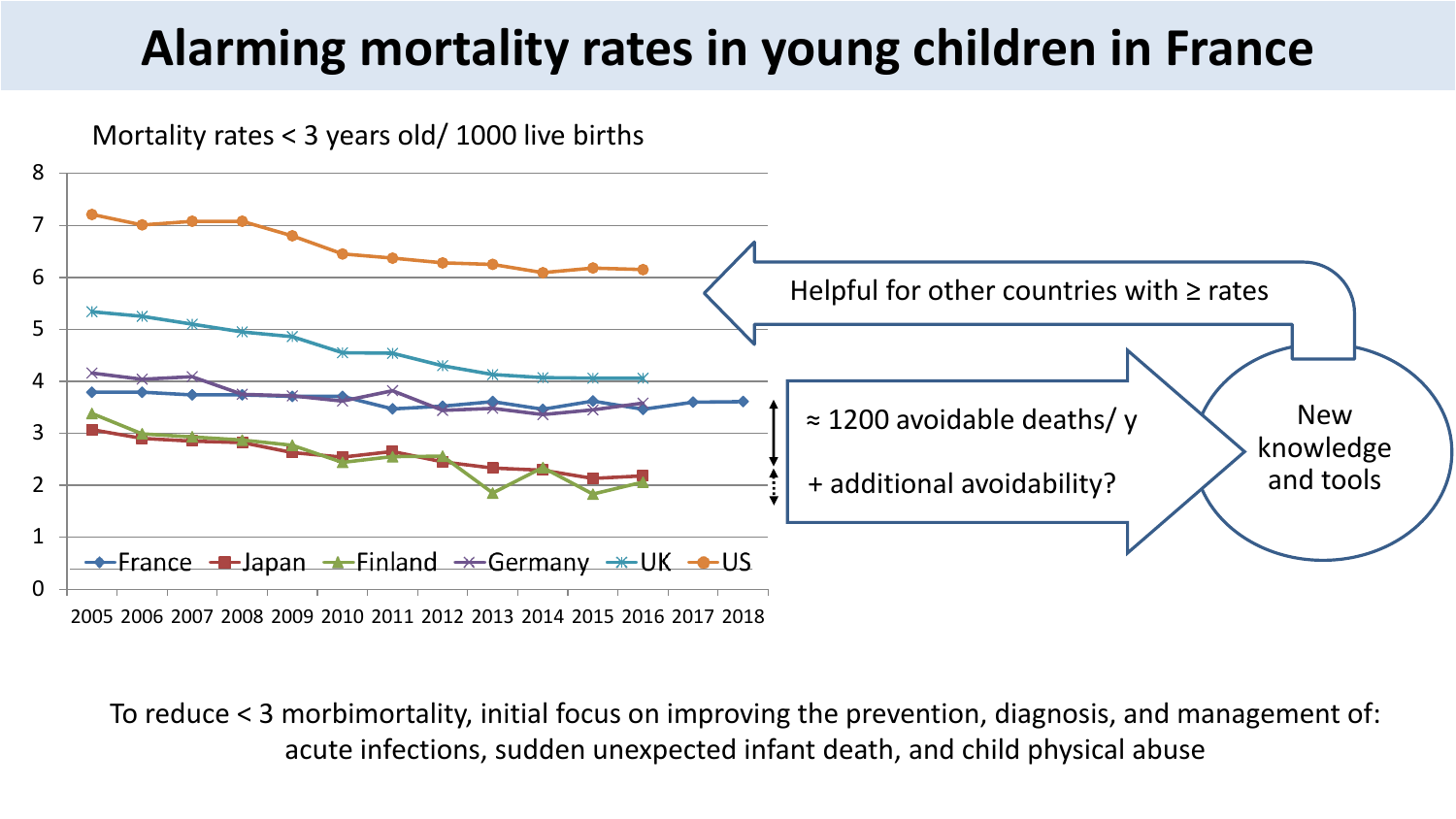## **CHILD initiative partners**



+ patients voice: La Voix de l'Enfant, Audrey Méningite, Naitre et Vivre, Sa Vie